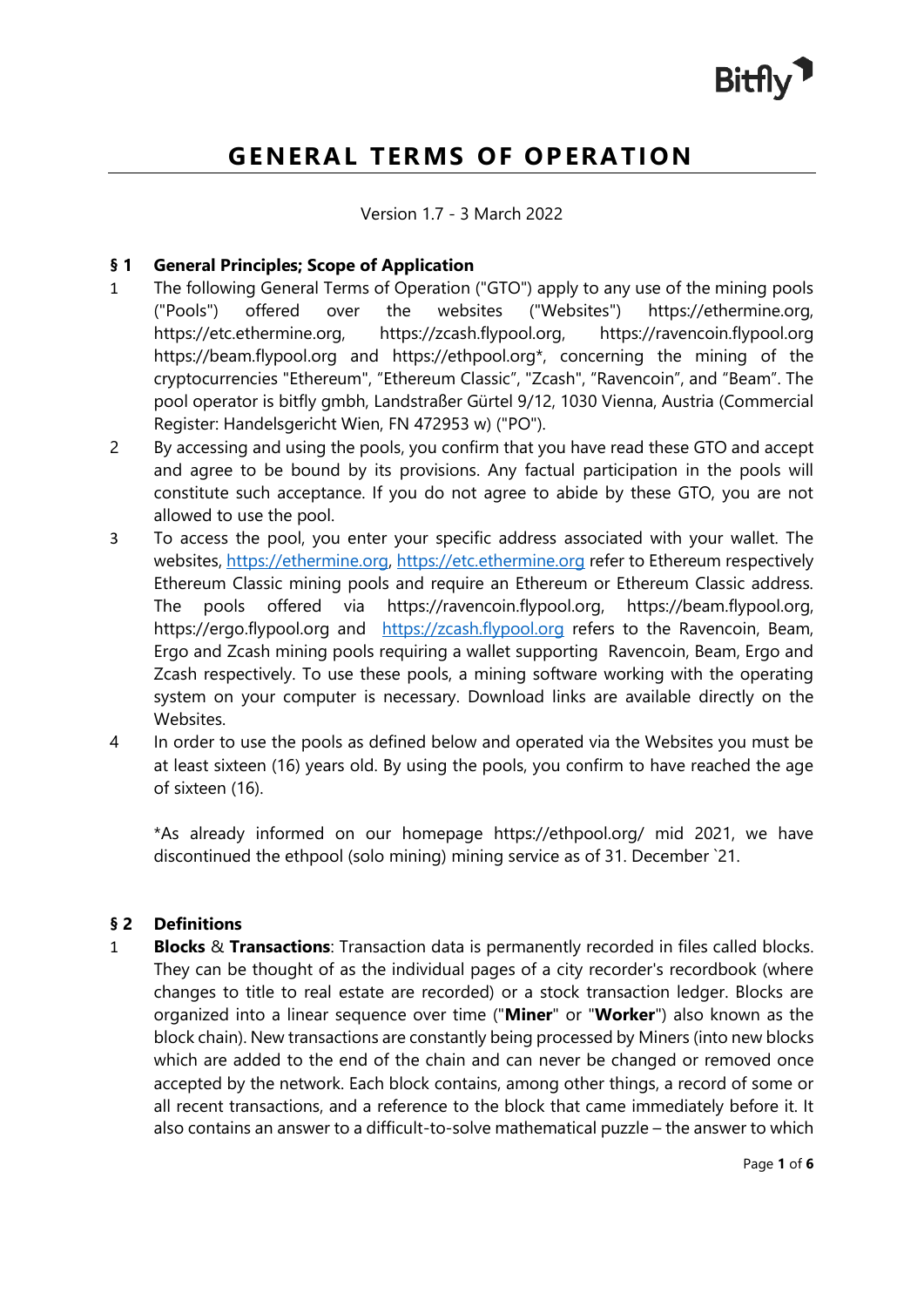# **Bitfly**

is unique to each block. New blocks cannot be submitted to the network without the correct answer – the process of ["mining"](https://en.bitcoin.it/wiki/Mining) is essentially the process of competing to be the next to find the answer that "solves" the current block. The mathematical problem in each block is extremely [difficult](https://en.bitcoin.it/wiki/Difficulty) to solve, but once a valid solution is found, it is very easy for the rest of the network to confirm that the solution is correct. There are multiple valid solutions for any given block – only one of the solutions needs to be found for the block to be solved. Because there is a reward of brand new cryptocurrency units for solving each block, every block also contains a record of which [address](https://en.bitcoin.it/wiki/Bitcoin_address) is entitled to receive the reward. Transactions are [broadcast](https://en.bitcoin.it/wiki/Transaction_broadcasting) to the [network](https://en.bitcoin.it/wiki/Network) by the sender, and all peers trying to solve blocks collect the transaction records and add them to the block they are working to solve. Miners get incentive to include transactions in their blocks because of attached transaction fees. The [difficulty](https://en.bitcoin.it/wiki/Difficulty) of the mathematical problem is automatically adjusted by the network, such that it targets a goal of solving an average of (X) blocks per time interval (details are specified in the respective consensus rules of a cryptocurrency). The network comes to a consensus and automatically increases (or decreases) the difficulty of generating blocks. Because each block contains a reference to the prior block, the collection of all blocks in existence can be said to form a chain. However, it's possible for the chain to have temporary splits – for example, if two Miners arrive at two different valid solutions for the same block at the same time, unbeknownst to one another. The peer-to-peer network is designed to resolve these splits within a short period of time, so that only one branch of the chain survives. The client accepts the "longest" chain of blocks as valid. The "length" of the entir[e block chain](https://en.bitcoin.it/wiki/Block_chain) refers to the chain with the most combined difficulty, not the one with the most blocks. [Source: [https://en.bitcoin.it/wiki/Block\]](https://en.bitcoin.it/wiki/Block)

2 **Uncles** are orphaned blocks that contribute to the security of the main chain, but are not considered the canonical "truth" for that particular chain height. They only exist in Ethereum-based cryptocurrencies. For more information on Ethereums uncle mechanism please review the relevant section of the Ethereum wiki under <https://eth.wiki/fundamentals/mining#mining-rewards> **[Source:** [Source: [http://ethereum.stackexchange.com/questions/34/what-is-an-uncle-ommer-block\]](http://ethereum.stackexchange.com/questions/34/what-is-an-uncle-ommer-block)

3 **Block chain** is a decentralized and continually updated list of transactions occurring across a certain peer-to-peer network. Blocks of transactions are validated and linked together by specific methods of cryptography. Manipulating individual transaction records is hardly possible in this context. A blockchain provides a wide range of functionality. Besides establishing cryptocurrency and payment infrastructures, it can be used, for instance, to digitally sign documents (proving identity) or create verifiable records of business processes.

4 **Mining** is the process of adding transaction records to a cryptocurrencies public ledger of past transactions. This ledger of past transactions is called the block chain (see above 2.3) as it is a chain of blocks. The block chain serves to confirm transactions to the rest of the network as having taken place. Cryptocurrency nodes use the block chain to distinguish legitimate transactions from attempts to re-spend coins that have already been spent elsewhere. Mining is intentionally designed to be resource-intensive and difficult so that the number of blocks found each day by Miners remains steady. Individual blocks must contain a proof of work to be considered valid. This proof of work is verified by other nodes each time they receive a block. Ethereum uses the "ethash"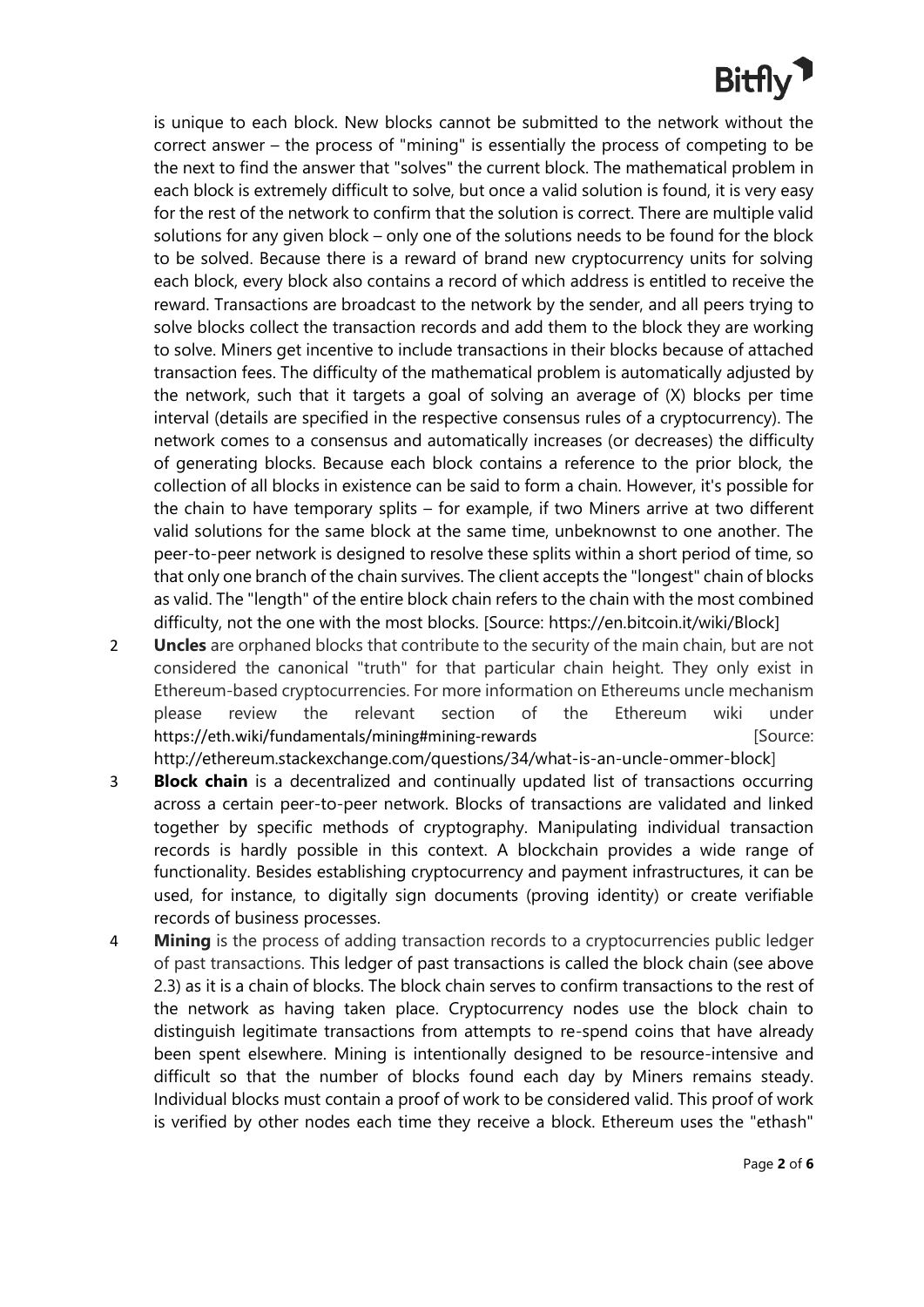# **Bitfly**

proof-of-work function while Zcash uses the "equihash" algorithm. The primary purpose of mining is to allow nodes to reach a secure, tamper-resistant consensus. Mining is also the mechanism used to introduce new units of cryptocurrency into the system: Miners are paid any transaction fees as well as a "subsidy" of newly created coins. These both serve the purpose of disseminating new coins in a decentralized manner as well as motivating people to provide security for the system. Mining is so called because it resembles the mining of other commodities: it requires exertion and it slowly makes new currency available at a rate that resembles the rate at which commodities like gold are mined from the ground. [Source: [https://en.bitcoin.it/wiki/Mining\]](https://en.bitcoin.it/wiki/Mining) To ensure mining can be carried out reasonably, certain hardware demands are to be fulfilled; mining entails a high level of power consumption. The process of mining is conducted using specialized software available for different operating systems. Each cryptocurrency defines a unique mining reward scheme. For more information on the rewarding scheme employed by the Ethereum cryptocurrency please consult the Ethereum Yellow Paper under [https://github.com/ethereum/yellowpaper;](https://github.com/ethereum/yellowpaper) for more information on the Zcash rewarding scheme please consult the Zcash protocol specifications under [https://github.com/zcash/zips/blob/master/protocol/protocol.pdf.](https://github.com/zcash/zips/blob/master/protocol/protocol.pdf) For more information about the Ravencoin Blockchain and their rewarding scheme please consult the Ravencoin white paper under [https://ravencoin.org/assets/documents/Ravencoin.pdf.](https://ravencoin.org/assets/documents/Ravencoin.pdf) Finally, for more information about the Beam protocol please consult [https://documentation.beam.mw.](https://documentation.beam.mw/) More specifically, for information about mining and the distribution of Beam you can consult [https://documentation.beam.mw/en/latest/rtd\\_pages/user\\_mining\\_beam.html.](https://documentation.beam.mw/en/latest/rtd_pages/user_mining_beam.html)

- 5 **Mining pools** pursue the objective to solve blocks more quickly and split the rewards equally. Participants of a mining pool presenting a valid proof of work are awarded a "share". A share is a hash, smaller than a specified difficulty, but generally without value as only the hash smaller than the target value solving a block and determined by difficulty is of importance. Mining pools are available in a range of forms and arrangements as well as for different types of cryptocurrency. Depending on the mining pool, various payout schemes may be applied, whereby those of relevance will be outlined under § 4.
- 6 A **Share** is awarded by the mining pool to the clients who present a valid proof of work of the same type as the proof of work that is used for creating blocks, but of lesser difficulty, so that it requires less time on average to generate. [Source: [https://en.bitcoin.it/wiki/Pooled\\_mining\]](https://en.bitcoin.it/wiki/Pooled_mining)
- 7 **Wallet** is the term to describe the digital environment to access and spend cryptocurrency. In an untechnical thinking, the units are "stored" within. A secure private key with a corresponding public key is necessary to sign and verify transactions. Wallets are associated with a specific address ("**Address**") and exist in various forms, particularly desktop, mobile, web and hardware wallets.
- 8 **Ethereum** is an open-source project establishing a decentralized platform running applications exactly as programmed. Downtime, censorship, fraud and third party interference are not possible according to the developers. Using a customized blockchain able to move values, Ethereum has an enormously wide application area and provides numerous options for developers. The platform facilitates the realization of so called smart contracts, allowing, for example, the automatic negotiation or enforcement of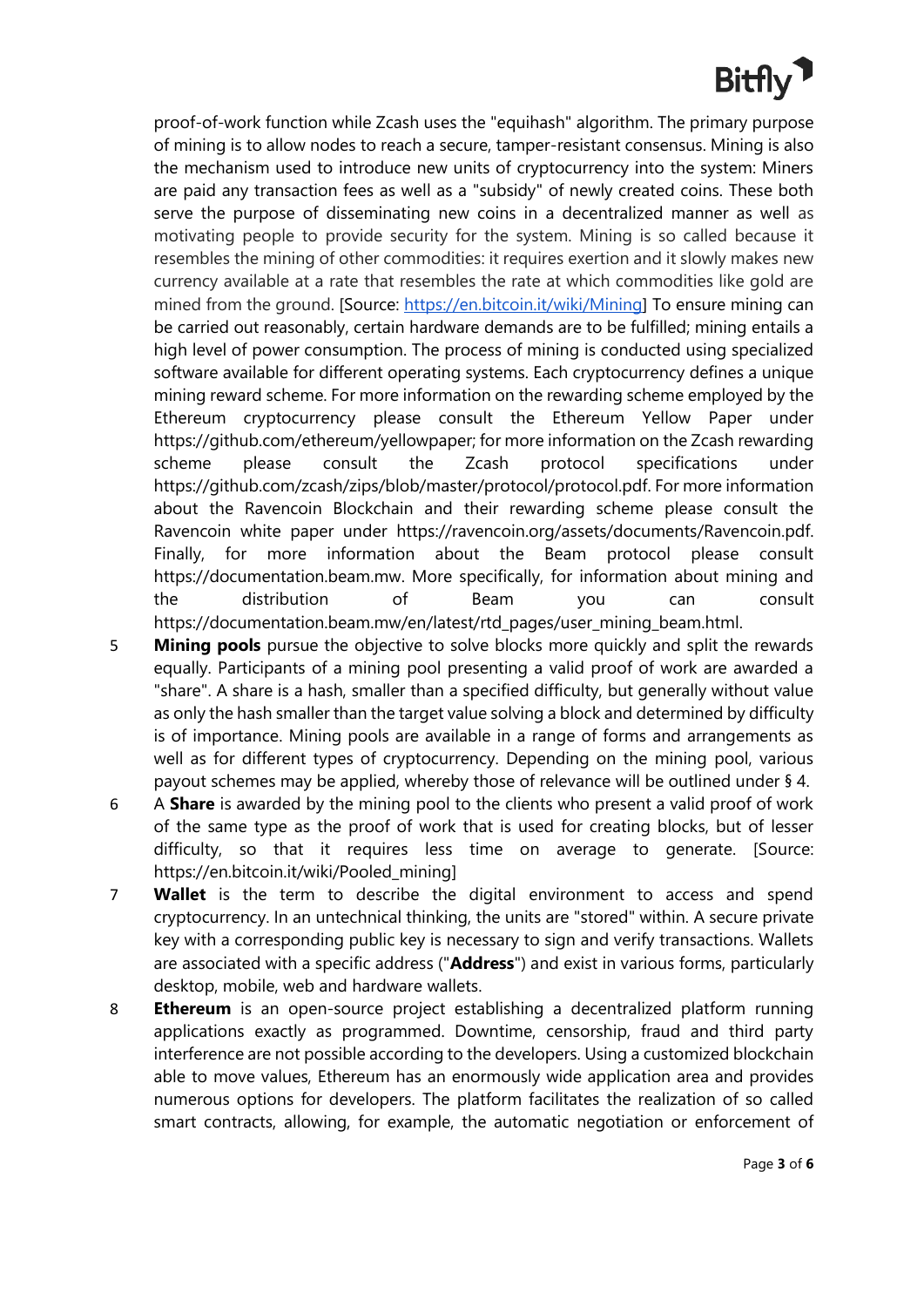

contracts. **Ether**, as the actual cryptocurrency, is a necessary element for operating Ethereum (payment for requested operations). It is also traded on cryptocurrency exchanges. **Ethereum Classic** is a split from the existing cryptocurrency Ethereum and Ethereum Classic offer the same features. Both blockchains act individually.

9 **Zcash** ("**ZEC**") is a decentralized and open-source cryptocurrency with increased confidentiality. Despite payments are  $-$  as usual in connection with cryptocurrencies  $$ published on a blockchain, the sender, recipient and amount of transactions are only visible to those people with the corresponding "view key" as these "shielded" transactions are specifically encrypted. In using advanced cryptographic technology, transactions can be verified without revealing additional information.

#### **§ 3 Liability**

- 1 Nothing in these GTO shall limit any liability for fraud or fraudulent misrepresentation as well as intentional or grossly negligent infliction of damage by the PO.
- 2 The PO is continually implementing security standards complying with the latest stateof-the-art technology. All operated servers located in the EU-28 and North America are distributed-denial-of-service (DDOS) protected to ensure an incessant availability of the pools and a payout process without unwanted interruptions. The pools are also designed to pay out rewards as soon as possible in order to keep the pool balance low.
- 3 Despite such protective mechanisms, the PO cannot fully guarantee that the Websites will never be subject to hacker attacks or similar problems. Therefore, the PO shall not be obliged to compensate any losses due to stolen pool balance or temporary unavailability of the pools. The PO explicitly reserves the right to shut down pools from time to time for maintenance reasons.
- 4 Furthermore, the PO shall not be liable for any damages of your hardware (computer and its components) or software (operating system, programs, stored data etc.) occurring while using the pools. The intensity of the mining tasks is highly demanding; hardware components may – exceptionally – be destroyed completely. As the hardware setup of each Worker is individually compiled, you must assess (and bear) the risk associated with such high electrical load by yourself.
- 5 Attacks on the system may also cause data loss. As far as sensitive data is collected (see § 5), the PO shall not be held responsible for any loss that cannot be reduced to security issues or other culpability by the PO.
- 6 Ethereum, Ethereum Classic, Ravencoin, Beam and Zcash are highly experimental crypto software. Damages or loss of cryptocurrency units arising from software errors therefore remain possible. As the PO has no influence on the underlying software, he shall not in any case be exposed to claims relating to such errors.

# **§ 4 Terms of Payment**

- 1 As mining is an intensive task for the hardware of your computer (CPU, GPU), the process can cause high costs for electricity. The PO shall not be responsible for any such costs. The pools are conducted at the sole discretion of the user in type, extent and frequency. All expenses arising are to be borne by the Worker.
- 2 Depending on the offer of each website, payout schemes may differ: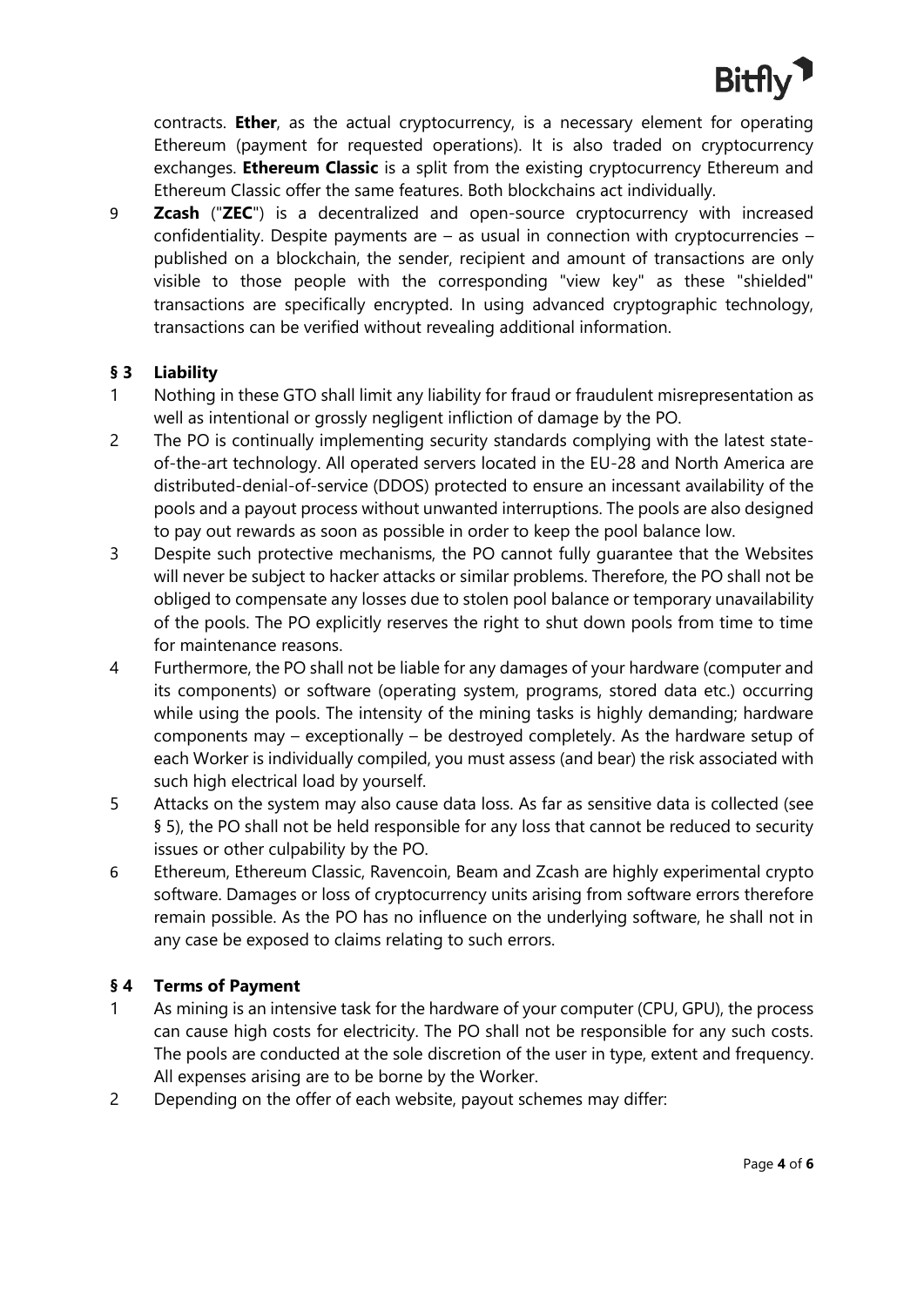

- 2.a [http://ethermine.org](http://ethermine.org/) is an Ethereum mining pool using the traditional Pay-Per-Last-N-Shares ("**PPLNS**") payout scheme. This reward system is round based, whereby one round has an arbitrary number (N) of minutes. When a block has been found by the pool, the block reward is credited according to the number and difficulty of the shares submitted during the last hour. Credited balances are payed out according to the pools payout scheme. The PO reserves the right to update the pools payout policy and to pay out unpaid balances for accounts at any time. The payout policy for this pool is available [here.](https://ethpool.freshdesk.com/support/solutions/articles/8000060967-ethermine-org-payout-policy) Changes to the policy must be announced at least 14 days prior to their activation unless unforeseen technical issues arise.
- 2.b [http://etc.ethermine.org](http://etc.ethermine.org/) is an Ethereum Classic mining pool using the traditional PPLNS payout scheme. The payout scheme works exactly in the same way as explained under b) above. The payout policy for this pool is available [here.](https://support.bitfly.at/support/solutions/articles/8000093295-etc-ethermine-org-payout-policy)
- 2.c http://zcash.flypool.org is a Zcash mining pool using the traditional PPLNS payout scheme. The payout scheme works exactly in the same way as explained under b) above. The payout policy for this pool is available [here.](https://support.bitfly.at/support/solutions/articles/8000093298-zcash-flypool-org-payout-policy)
- 2.d [http://ravencoin.flypool.org](http://ravencoin.flypool.org/) is a Ravencoin mining pool using the traditional PPLNS payout scheme. The payout scheme works exactly in the same way as explained under b) above. The payout policy for this pool is available at our knowledge base [here.](https://support.bitfly.at/support/solutions/articles/8000093302-ravencoin-flypool-org-payout-policy)
- 2.e [http://beam.flypool.org](http://beam.flypool.org/) is a Beam mining pool using the traditional PPLNS payout scheme. The payout scheme works exactly in the same way as explained under b) above. The payout policy for this pool is available [here.](https://support.bitfly.at/support/solutions/articles/8000093300-beam-flypool-org-payout-policy)
- 2.f [https://ergo.flypool.org](https://ergo.flypool.org/) is a Ergo mining pool using the traditional PPLNS payout scheme. The payout scheme works exactly in the same way as explained under b) above. The payout policy for this pool is available [here.](https://support.bitfly.at/support/solutions/articles/8000096300-ergo-flypool-org-payout-policy)
- 3 The pool fee to be collected by the PO amounts to a uniform 1% calculated from the total mining rewards as defined by the cryptocurrency consensus protocol.

# **§ 5 Severability Clause**

In the event that any provision or any part of any provision set forth in these GTO shall be void or unenforceable for any reason whatsoever, then such provision shall be stricken and of no force and effect. However, unless such stricken provision goes to the essence of the consideration negotiated by the contracting parties, the remaining provisions of these GTO shall continue in full force and effect, and to the extent required, shall be modified to preserve their validity.

# **§ 6 Further Terms**

- 1 So called botnets are strictly prohibited from participating in the mining pools. The term refers to computers used for mining, although their actual owners are unaware of it. Your computer may fall victim to a botnet due to insufficient security measures. It is hence recommended to pay utmost attention to adequate protection.
- 2 The PO generally reserves the right to exclude Workers from using the pool without prior notice.